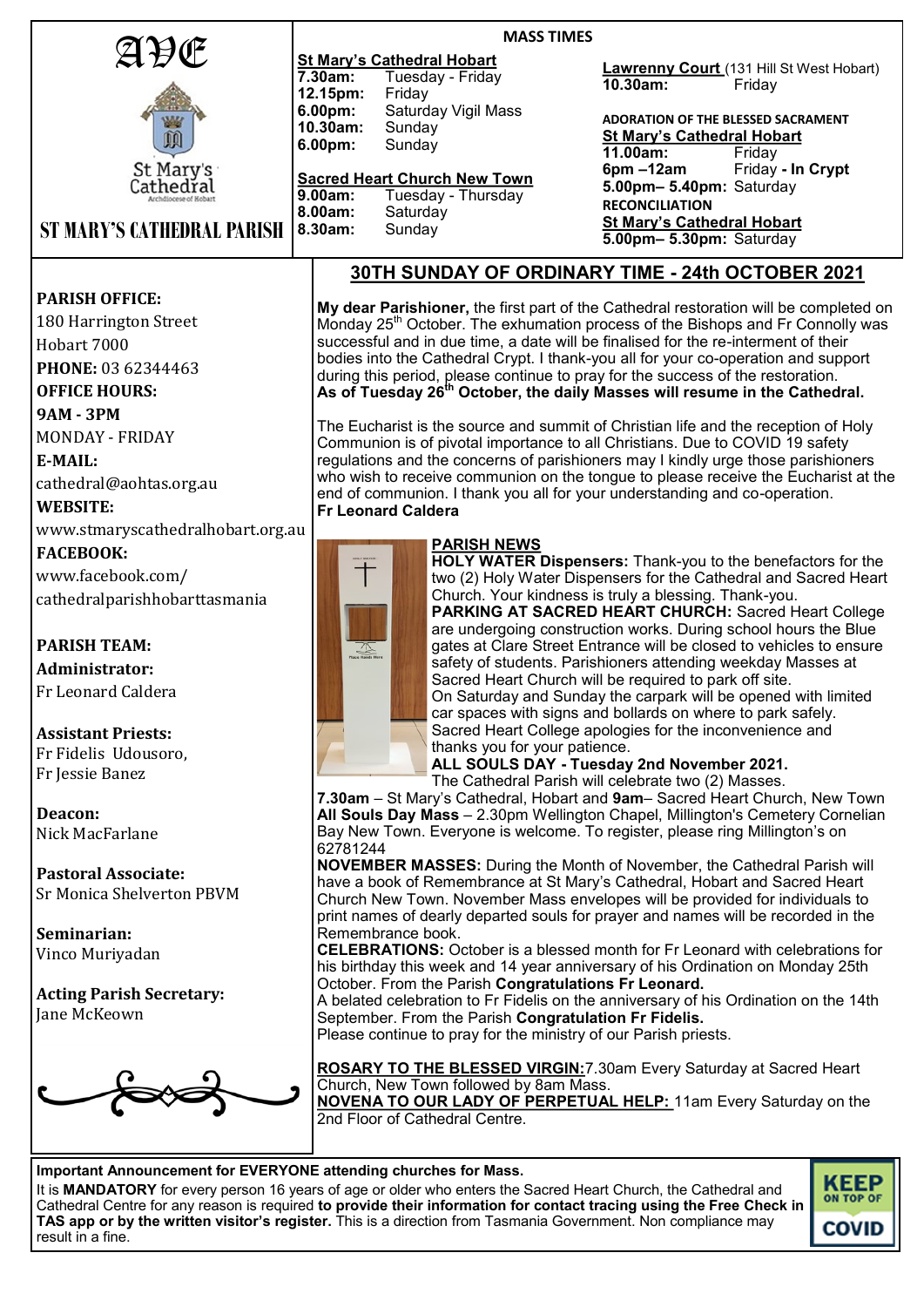### **Characteristics of the True Devotion to the Blessed Virgin Mary**

1. *True devotion to the Blessed Virgin is interior*  that is, it comes from the mind and from the heart. Its source in us is the esteem in which we hold the Blessed Virgin, the exalted idea we have formed of her greatness and the love we cherish for her.

2. *True devotion is the tender,* that is full of trust in the Blessed Virgin, like the confidence a child has in its mother. It leads us to have recourse to her in all our needs of body and of soul and to do so with great simplicity, confidence and tenderness. We look to this good Mother for help in all our needs, at all times, in all circumstances.

3. *True devotion to the Blessed Virgin is holy*  that is, it leads us to avoid sin and to imitate her, especially in her then principal virtues: her profound humility; her lively faith; her unquestioning obedience; her unceasing prayer; her all-embracing mortification; her incomparable purity; her ardent charity; her heroic patience; her angelic sweetness; and her divine wisdom.

4. *True devotion to the Blessed Virgin is constant.* It strengthens us in doing good, and it prevents us from frivolously abandoning our devotional practices; it gives us courage to stand up to the world and to reject the ways and the wisdom of this world; it enables us to fight the flesh with its passions and concupiscences and the devil with his temptations.

5. **True devotion to the Blessed Virgin is disinterested** that is, it inspires the soul to seek, not itself, but God alone, in His Holy Mother. A true worshipper of Mary does not serve this august Queen in a spirit of gain and of self- interest ; nor with a view to obtaining temporal, physical or even spiritual benefits; but he serves her solely because she deserves to be served and God alone to be served in our serving her.



**The Knights of the Southern Cross in Tasmania** Prayer for vocations throughout the Archdiocese. Please pray this prayer:

*"Heavenly Father, you know the faith, courage and generosity of your people throughout Australia including* 

*the men and women serving at home and overseas with the Australian Defence Force. Please provide your people in Australia with sufficient Priests, Deacons and Religious to meet their needs and be with them always as they endeavour to meet the challenges of their daily lives. We ask this through Jesus Christ, Your Son. Amen."*



**HOW TO PRAYER THE ROSARY**



# **From Our Anniversary Book**

*John Johnston, Emily Haley, Robert Langdale, Olinta Pachioli, Archpriest Phillip Hennebry, Anne Shelverton, Percy Smith, Elizabeth Tehan, Senka Dzelalija, Mary Scott, Frank Burke, Patrick Waters, Eileen Miller, Joan Shirley, Antonio Scavone, Rosa Palermo, Feliciantonio Di Saia, John Conlan, Mildred Coulson, Ina Compton, Elsie Thornhill, Christian Berger, Anna Zanini, Audrey Harrington, Agueda Tojino, Joshua Kirk, William Baldwin, Sergio Moreira, Florence Denne, Ludovico Genovesi*

*May they rest in peace !*

**Interested in Becoming Catholic?** Longing for a relationship with God? Do you want to get to know Jesus Christ? Never been baptised but interested in what it's all about? If you've got questions and would like to know more about the process of becoming Catholic, Please contact Christine Wood on 6208-6236 or christine.wood@aohtas.org.au

St Mary's Cathedral Parish embraces and wholeheartedly supports the Archdiocese of Hobart Safe Communities Policy and Framework.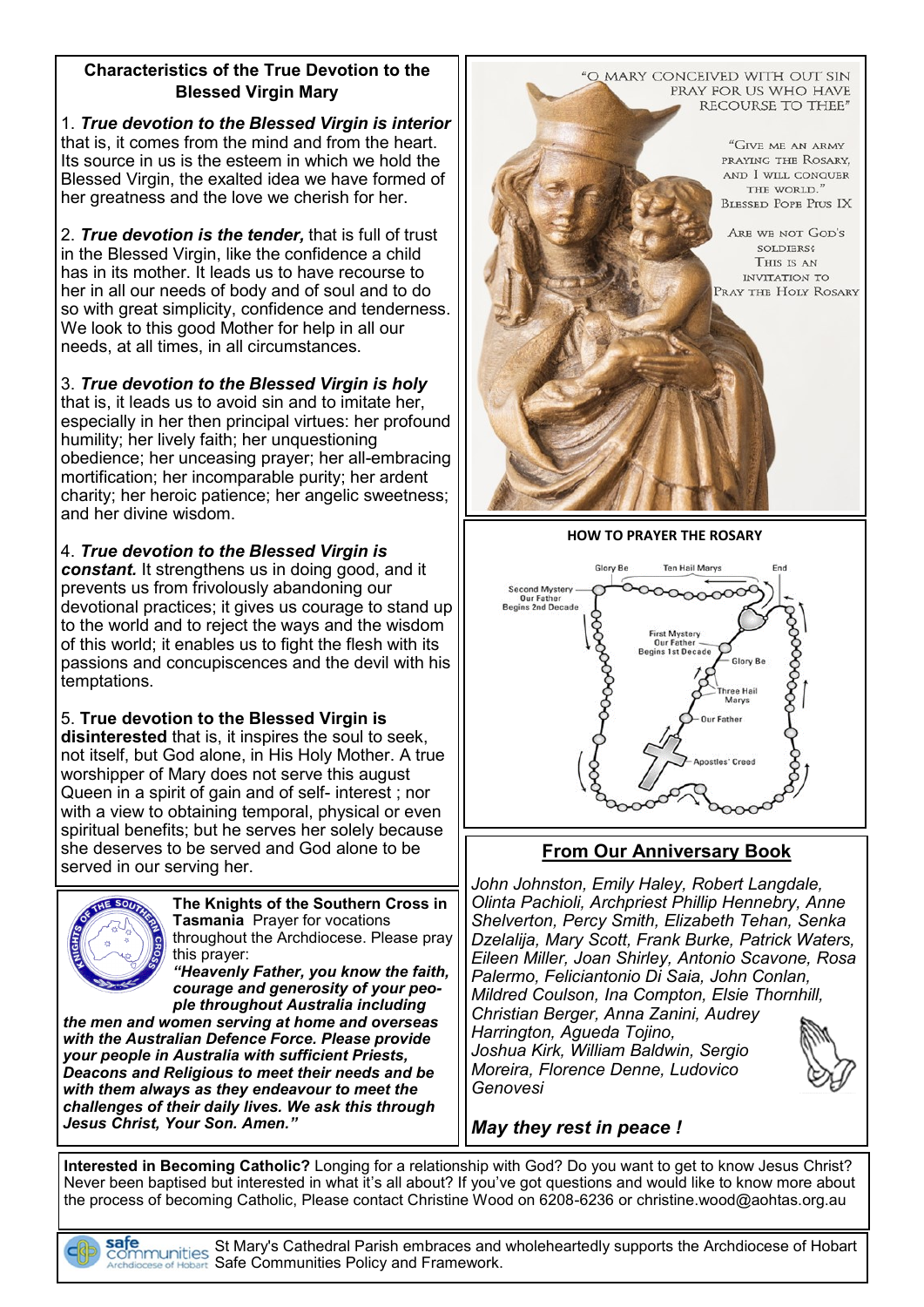

### **Save this Date: Wednesday 27th October 2021**

Where: St Virgil's College—Patrick



Time: 7pm –8.30pm Speaker: Robert Falzon Join us as Robert unpacks practical advice and shares stories that are powerfully important, impacting, informative and instructional for fathering in today's world.



**Adoration of the Blessed Sacrament - Friday Night Where:** St Mary's Cathedral Crypt—Cathedral Centre **Time:** 6pm –12 midnight Everyone is welcome



**Risen Lord Community Tasmania When:**Friday Night **Where:** Cathedral Centre—Level 1 **Time:** 7pm onwards **Phone:** Sean on 448510237



# **All Souls Day Mass**

**When:** Tuesday 2nd November 2021 **Where:** Wellington Chapel – Millingtons Cemetery Cornelian Bay **Time:** 2.30pm Mass celebrated by Archbishop Julian Porteous

### **GOSPELS FOR THE COMING WEEK**

Monday 25th October Luke 13: 10-17 Tuesday 26th October Luke 13: 18-21 Wednesday 27th October Luke 13: 22-30 Thursday 28th October - *St Simon and Jude*

Friday 29th October Luke 14: 1-6 Saturday 30th October Luke 14: 1,7-11

Luke 6: 12-19

# **NEXT SUNDAY'S READINGS** - 31st Sunday of Ordinary Time

Deuteronomy 6:2-6 [Psalm 17:2](https://www.liturgyhelp.com/ritual/lectionary/LectionaryListPsalm%7Cpsm)-4.47.51 R. v2 Hebrews 7:23-28 Mark 12:28-34

# Pray and Hear the Good News

# Children's Corner



Bartimaeus was a blind man who begged Jesus to help him. He had faith that Jesus could make him see. Help Bartimaeus find his way to Jesus so that he can be healed.





### **The 2021 John Wallis Memorial Lecture**

Around the Table with Pope Francis – a place and a voice for the poor. Presented by international educational

leader and social change advocate **Dr Wayne Tinsey When:** Wednesday 27th October 2021

**Where:** Don Bosco Creative Arts Centre, Guilford Young College, Glenorchy

Entry via Mill Lane, Glenorchy (good parking, flat access). **Time: 7pm**

### **Booking: https://www.trybooking.com/BUDQB** Further information: graciousgenerosity.com.au or Eva Dunn eva.dunn@gmail.com or 0417 734 503

### **Pilgrimage to Historic Churches**



The Catholic women's League invite you to come on a spiritual journey to the historic Midlands Churches at Ross. **When:** Saturday 5th November 2021

**Where:** Our Lady of Sacred Heart corner of Bridge Street and Church Street Ross

**Time: 11am** The day will commence with Rosary at Our Lady of Sacred Heart Church, Ross. **Contact:** Anna Matuszek 0417066297 or Wendy Fittler 0437 370 217

### **Natural Fertility Services Tasmania**

This is a new program managed by CatholicCare **Contact details:** 0447 276 154 or nfstasmania@aohtas.org.au



**Parish Study—Happening Now and it is** 

**FREE.** The Cathedral Centre will hold sessions on Mondays until 15 November at

10am and again at 7pm. Session will be 90 minutes in duration. Everyone is welcome

# The Angelus

V. The Angel of the Lord declared unto Mary: R. And she conceived of the Holy Spirit. Hail Mary…

V. Behold the handmaid of the Lord:

R. Be it done unto me according to thy word. Hail Mary…

V. And the word was made flesh:

R. And dwelt among us.

Hail Mary…

V. Pray for us, O Holy Mother of God. R. That we may be made worthy of the promises of Christ.

### *Let us pray:*

Pour forth, we beseech Thee, O Lord, Thy grace into our hearts; that we, to whom the incarnation of Christ, Thy Son, was made known by the message of an angel, may by His Passion and Cross be brought to the glory of His Resurrection, through the same Christ Our Lord.

R. Amen.

May the divine assistance remain always with us and may the souls of the faithful departed, through the mercy of God, rest in peace. R. Amen.